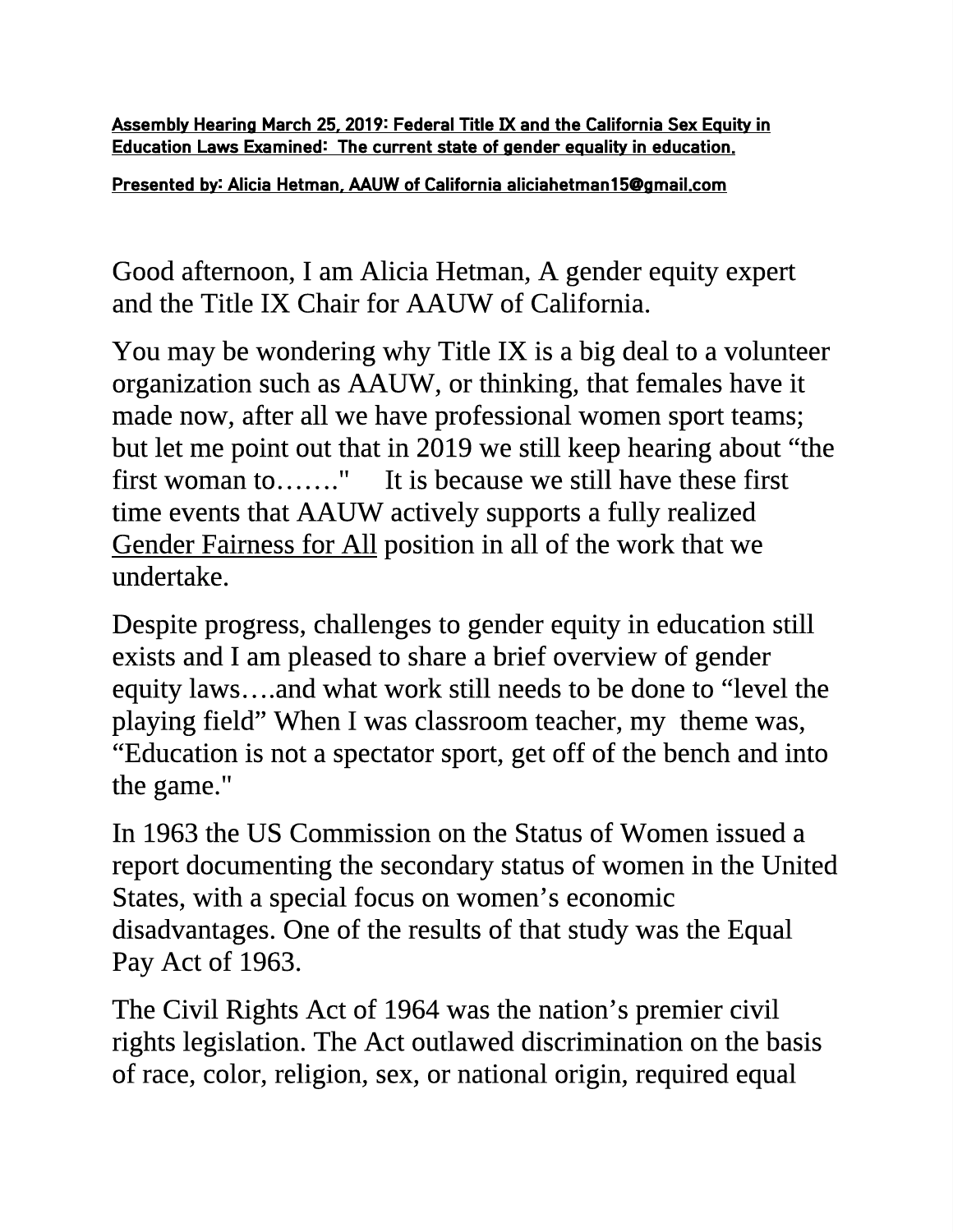access to public places and employment and enforced desegregation of schools.

The protections based on sex, however, were not fully realized under The Civil Rights Act; therefore in response to public pressure for sex equity in schools, Title IX was sponsored by AAUW member, Representative Patsy Mink of Hawaii and Senators Birch Bayh and George McGovern.

AAUW became an important voice in the coalition work that successfully promoted the passage of Title IX.

President Nixon signed the Education Amendments of 1972 in June and it became effective July 1, 1972.

Title IX, simply states:

No person in the United States shall, on the basis of sex, be excluded from participation in, Be denied the benefits of, Or be subjected to discrimination under any education program or activity receiving federal financial assistance.

Court-ordered busing was more visible and more controversial than banning sex discrimination in schools. To a large extent, Title IX did not garner attention from anyone until it was already law.

And then, opponents began efforts to weaken the impact of Title IX. The largest lobbying campaign against Title IX came from the National Collegiate Athletic Association. They argued that if colleges had to fund women's athletics more than they were already doing then Title IX would essentially "destroy major college football and basketball programs" at a time when women's athletic programs accounted for 2 percent of total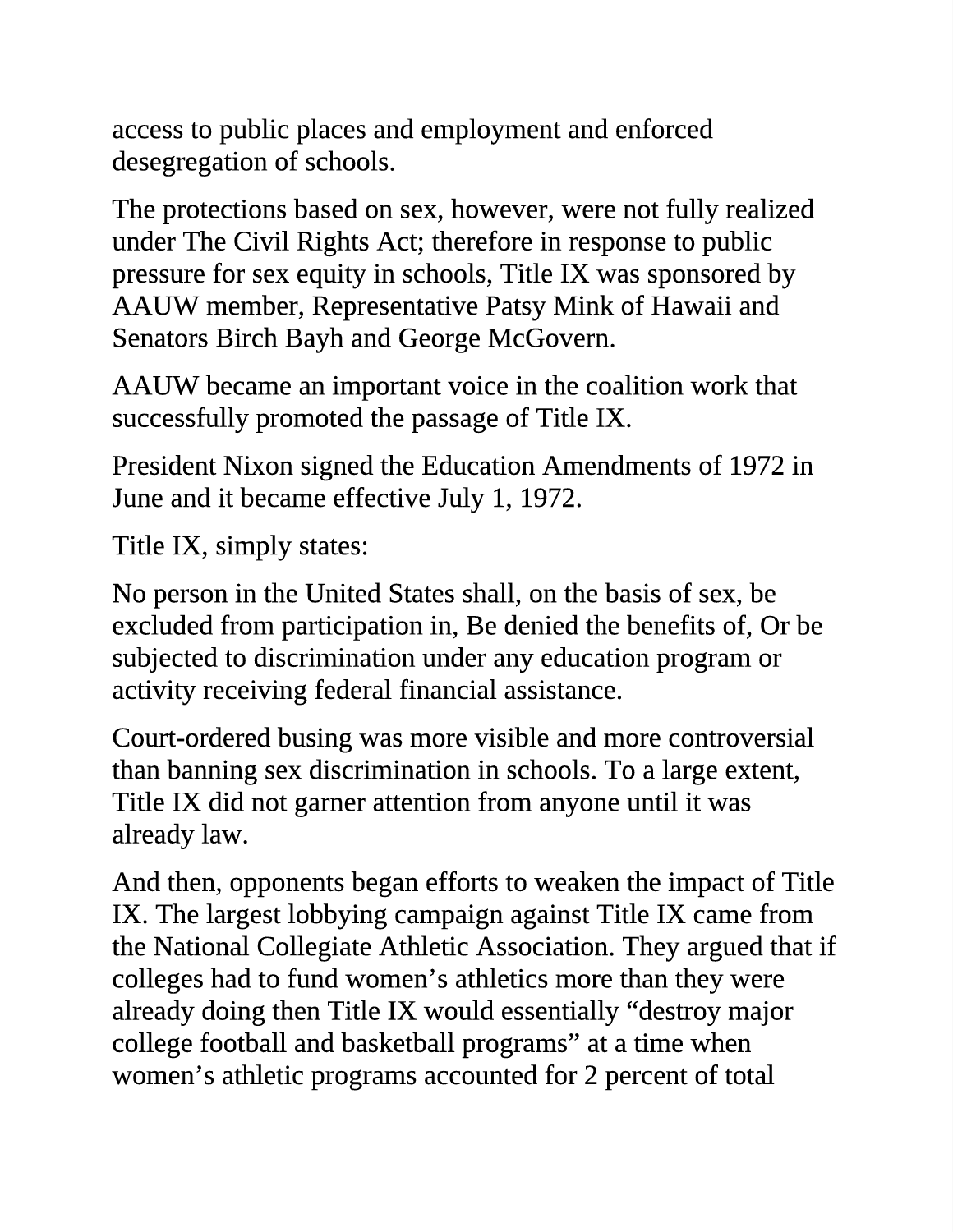collegiate athletic budgets.

The Title IX regulations were not a top priority for the Department of Health, Education and Welfare, the regulations became effective on July 21, 1975.

The Office for Civil Rights was charged with the enforcement of Title IX, but without threats of lost financial aid------school districts, colleges and universities simply have chosen not to enforce the regulations. This practice continues today and it is mostly through lawsuits that any progress in compliance has been made, one case at a time.

The enactment of Title IX has been supported in California by actions taken through the legislative process starting in 1976, when the first pieces of gender equity laws were enacted.

In 1982 Education Code added the Sex Equity in Education Act providing statutory framework to address gender discrimination. In 1984 A definition of sexual harassment. 1992 legislation added the uniform complaint procedures, 1993 grounds for suspension/expulsion for acts of sexual harassment were added. Also in 1998 written policies on sexual harassment.

The current Higher Education portion is in Title 3, Chapter 4.5 the Equity in Higher Education Act which includes the Sex Equity in Education.

In 1993, Assemblywoman Jackie Speier introduced AB 1476 to add gender equity to the coordinated compliance review process conducted for school districts receiving state funding.

It includes language that it is only required to be implemented when sufficient funds have been appropriated. Without any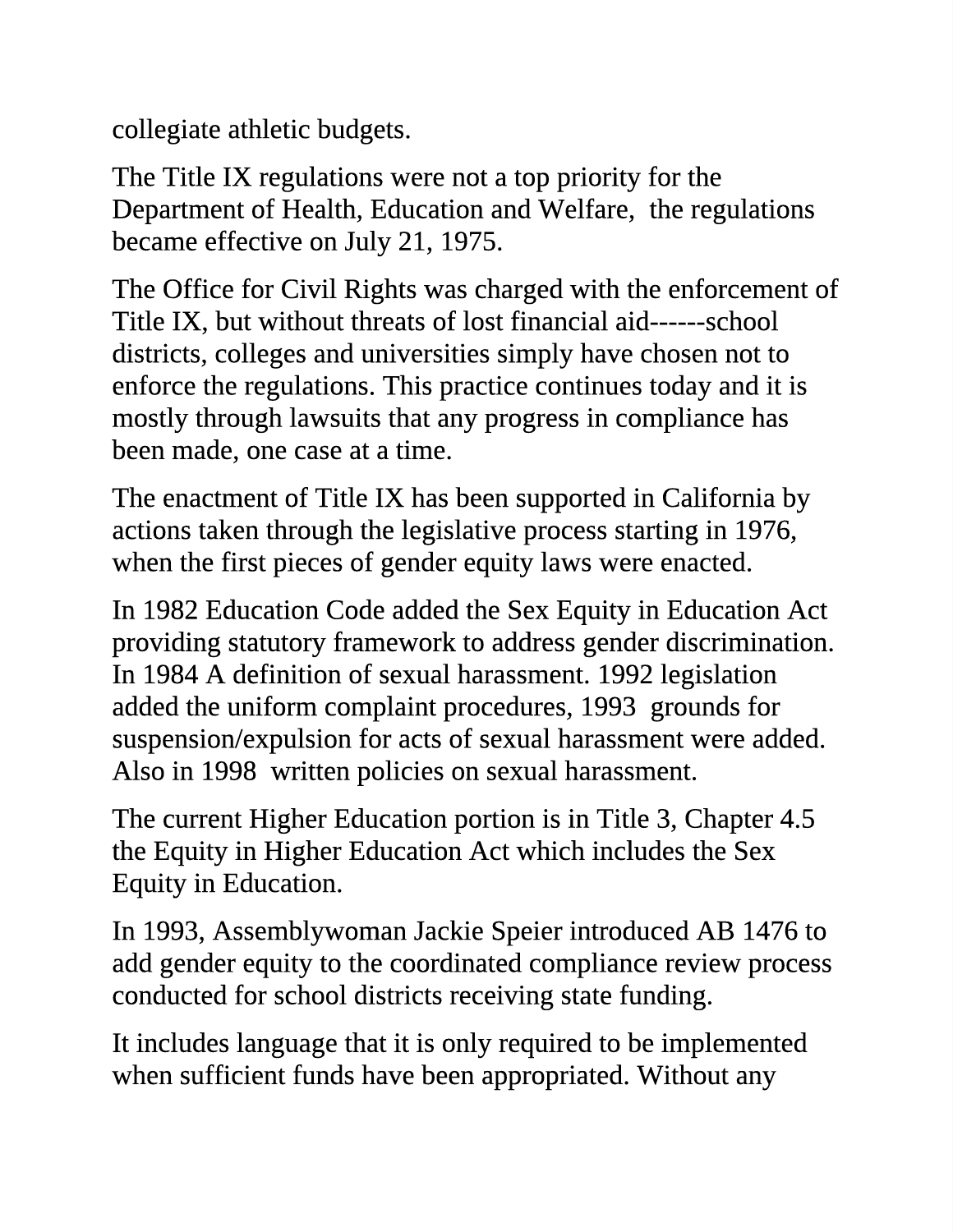funding, The onsite reviews were limited to 20 per year…….and at that rate, we would never realize full enforcement of these legal requirements in California.

I was hired by the California Department of Education in 1994 to develop and implement the provisions of AB 1476. I worked with legal counsel to develop the first 7-8 years of the compliance program. The process included three hour training sessions for responsible staff prior to the onsite reviews.

I started conducting these reviews twenty two years after the passage of Title IX. There were multiple non-compliance findings for almost all school districts. There were many schools that still had gender-segregated physical education classes.

During one compliance review, a middle school principal kept saying, you are going out to PE right? He knew that the single gender PE classes were wrong, but he wanted me to force the change through my compliance review. Title IX Coordinators didn't know how to do their jobs and didn't feel empowered to do their jobs; the state and federal legal provisions were not being implemented.

After I left that position, The CA Department of Education combined the Sex Equity in Education Act with other discrimination pieces and now is located in an Educational Equity section. I have great concerns about this since the protections based on gender are now surrounded by all other discrimination issues. Even when gender equity provisions sat alone, gender equity had not been achieved or maintained in most of California schools.

In addition, the on-site reviews have basically been replaced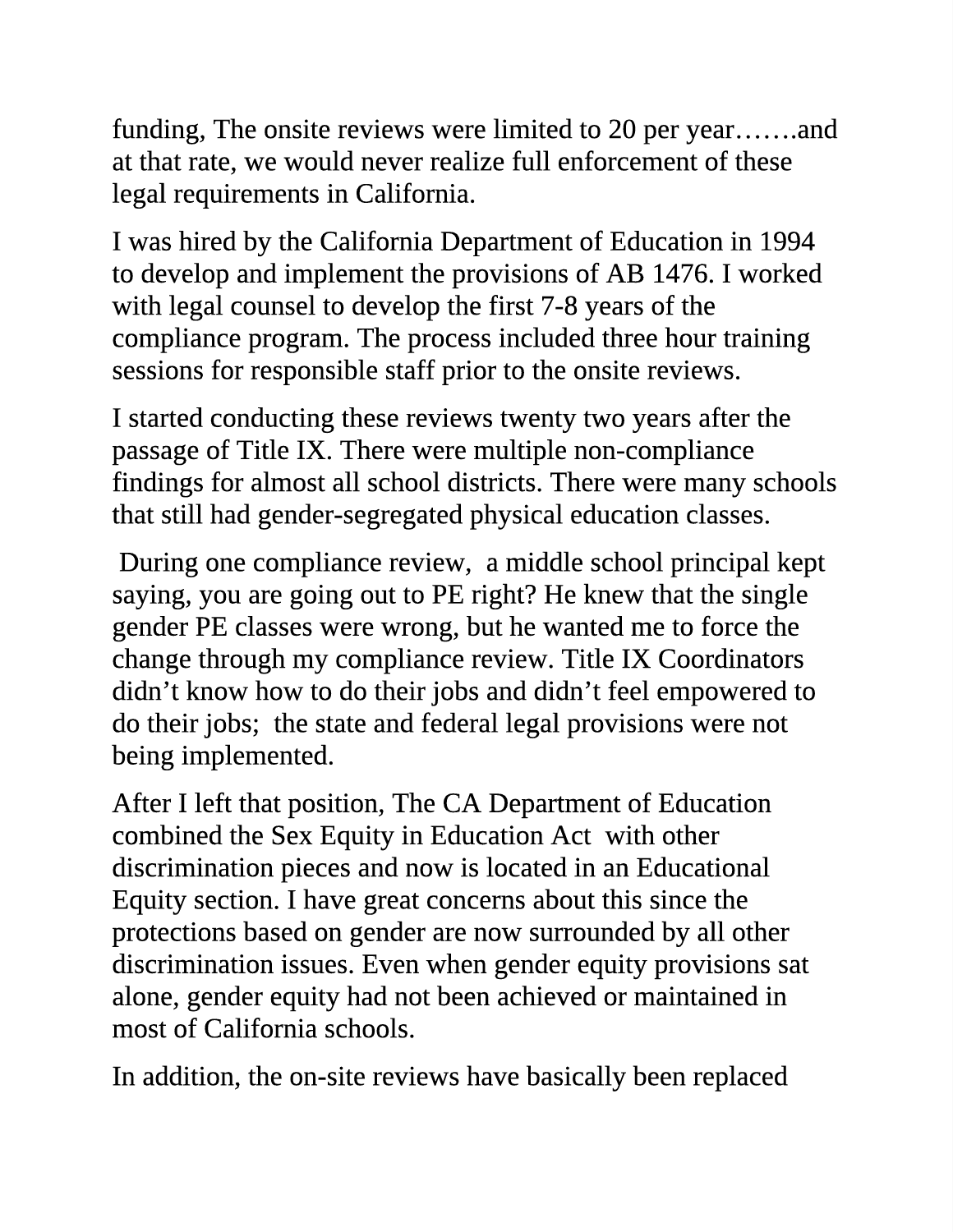with document reviews, weakening the previous compliance process. There is a significant difference between the onsite reviews that we created starting in 1994 to what is being provided by the CDE for document compliance now.

Assumptions and attitudes that people hold about appropriate female and male roles, jobs, and behaviors cannot be changed by law, but the rights, privileges, opportunities and treatment can and should be equalized.

When gender stereotypes guide educational programming, discrimination is at the program's root. Discrimination can play out in practices that violate student's civil rights. We are all individuals and learn in different ways, it is incorrect to believe the idea that there are hard-wired differences between boy's and girls' brains. Every student learns better when the teacher uses different strategies and methods to ensure that each child in the classroom has a fair chance to succeed.

Equitable treatment of all male and female students from preschool through university will increase fulfillment of individual potential. As individuals explore new opportunities to express their talents, the traditional stereotypes break down and change basic assumptions about gender appropriate roles, jobs and behaviors.

The training that had the most positive impact on my teaching, Gender/Ethnic Expectations for Student Achievement opened my eyes to gender fairness and changed my classroom practices so that I could create classrooms free of bias. I am a strong proponent of training teachers to conduct their classrooms free from bias rather than turning back to single-gender classes and schools.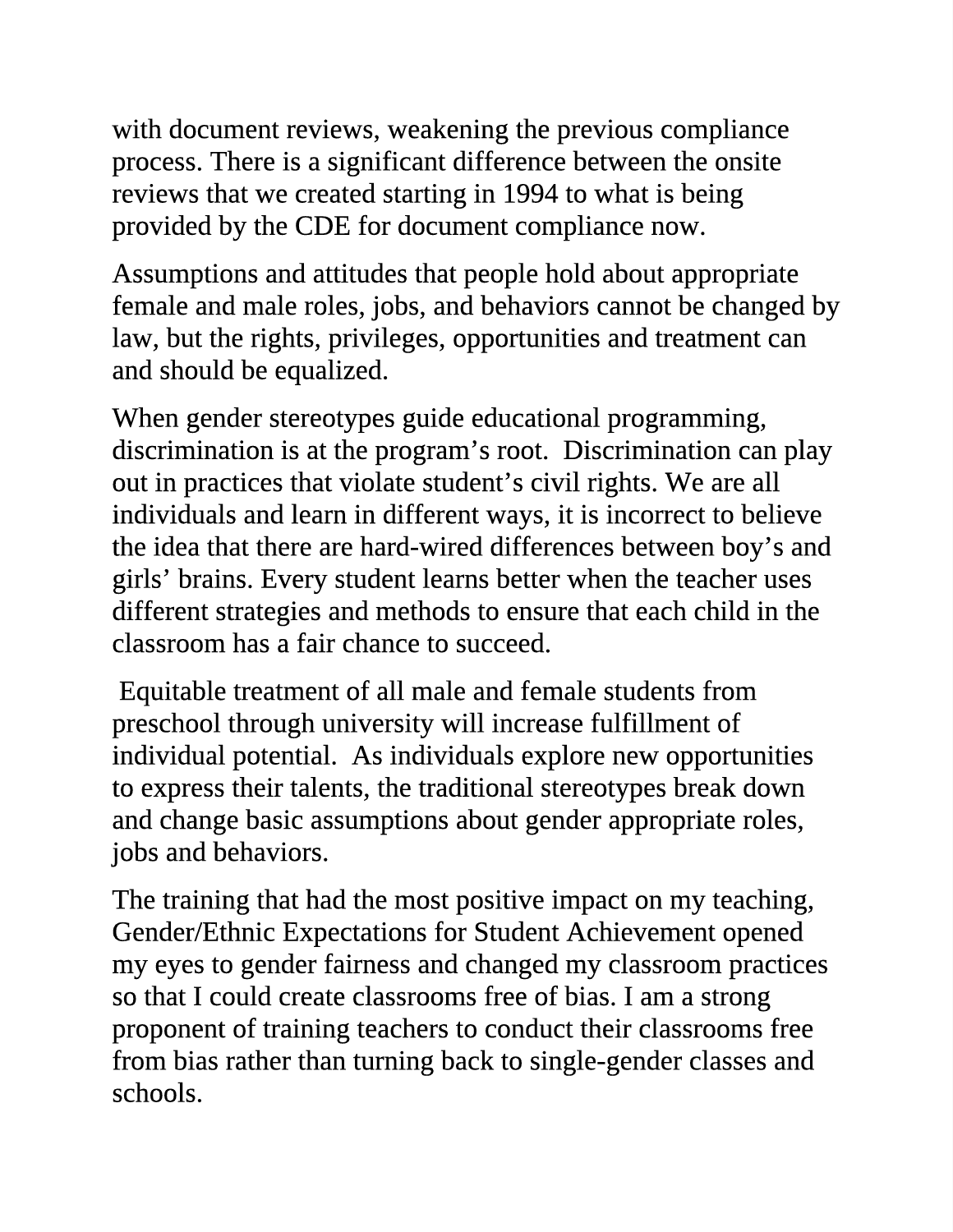It is now 47 years since the Title IX regulations were implemented …… what still needs to be addressed?

For me it is Ongoing education, training and enforcement.

Recommendation 1:

In 2000 AB 908 added section 224.5 to the CA Education Code, Train-the-trainer grant program. The Superintendent of Public Instruction shall award grants from funds available for that purpose for the implementation of programs to train trainers in gender equity who would provide ongoing gender training to all staff members, including certificated and classified staff and maintaining a pool of knowledgeable gender equity trainers.

An educated staff will provide a more fair and equitable learning environment for all students. The provisions of AB 908 must be funded every year.

When this Title IX at 45 was produced by the National Coalition for Women and Girls in Education, available at www.ncwge.org, it was before Betsy Devos was appointed Education Secretary. As you review the full report, please keep in mind that on September 22, 2017 Devos had the Department rescind most previous sexual harassment guidance documents. The only document that she could not rescind was the 2001 Revised Sexual Harassment Guidance: Harassment of Students by School Employees, Other Students or Third Parties.

Those previous documents provide much needed clarification for preventing and addressing Title IX issues and are valuable tools.

The new proposed federal regulations will remove the suggested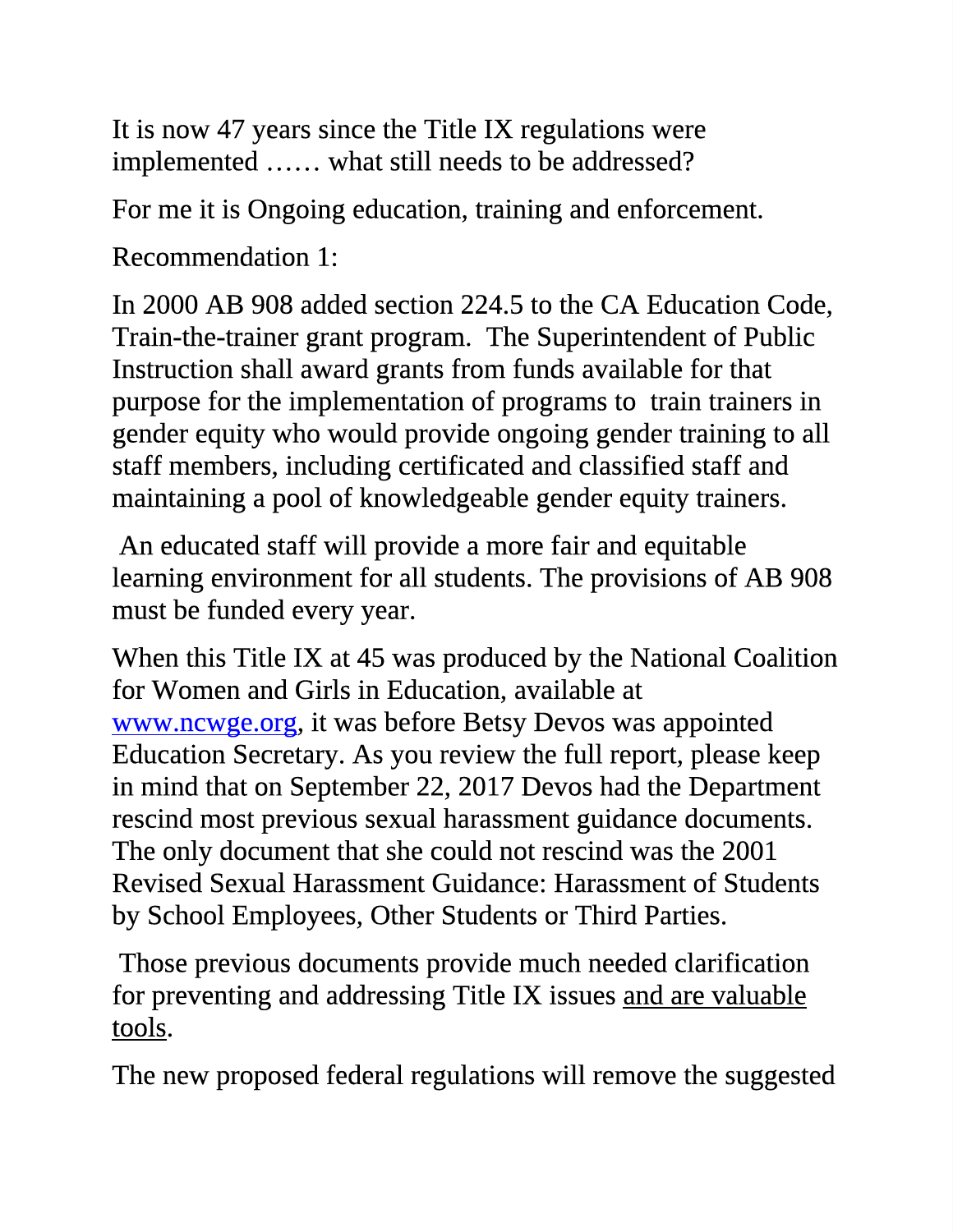60-day time frame to complete Title IX investigations.

It no longer would require an evidentiary hearing to allow for informal resolution, including mediation on sexual assault cases.

For institutions of higher education, the recipient's grievance procedure MUST provide for a live hearing where the decisionmakers MUST permit each party to ask the other party and any witnesses all relevant questions, including those challenging credibility.

What does this mean for women and girls?

There is already a huge underreporting of sexual bullying, harassment, rape and other sex-based discrimination and this provision will pretty much guarantee that victims will not come forward.

Make no mistake, DeVos's actions amount to a blatant rollback of strong and necessary protections for student survivors of sexual assault. AAUW stands with survivors and we remain committed to protecting and defending Title IX and pursuing vigorous enforcement.

Recommendation 2: AAUW strongly supports SB 493 Introduced by Senator Hannah Beth Jackson on February 21, 2019. This comprehensive bill provides the protections for victims of sexual harassment and assault that will be needed for institutions of higher education that receive state funds. This state bill specifically provides for students to NOT be subjected to any form of direct, live cross-examination from the accused's side. There is a critical need for this bill to be signed into law.

Recommendation 3: It is important to review the sexual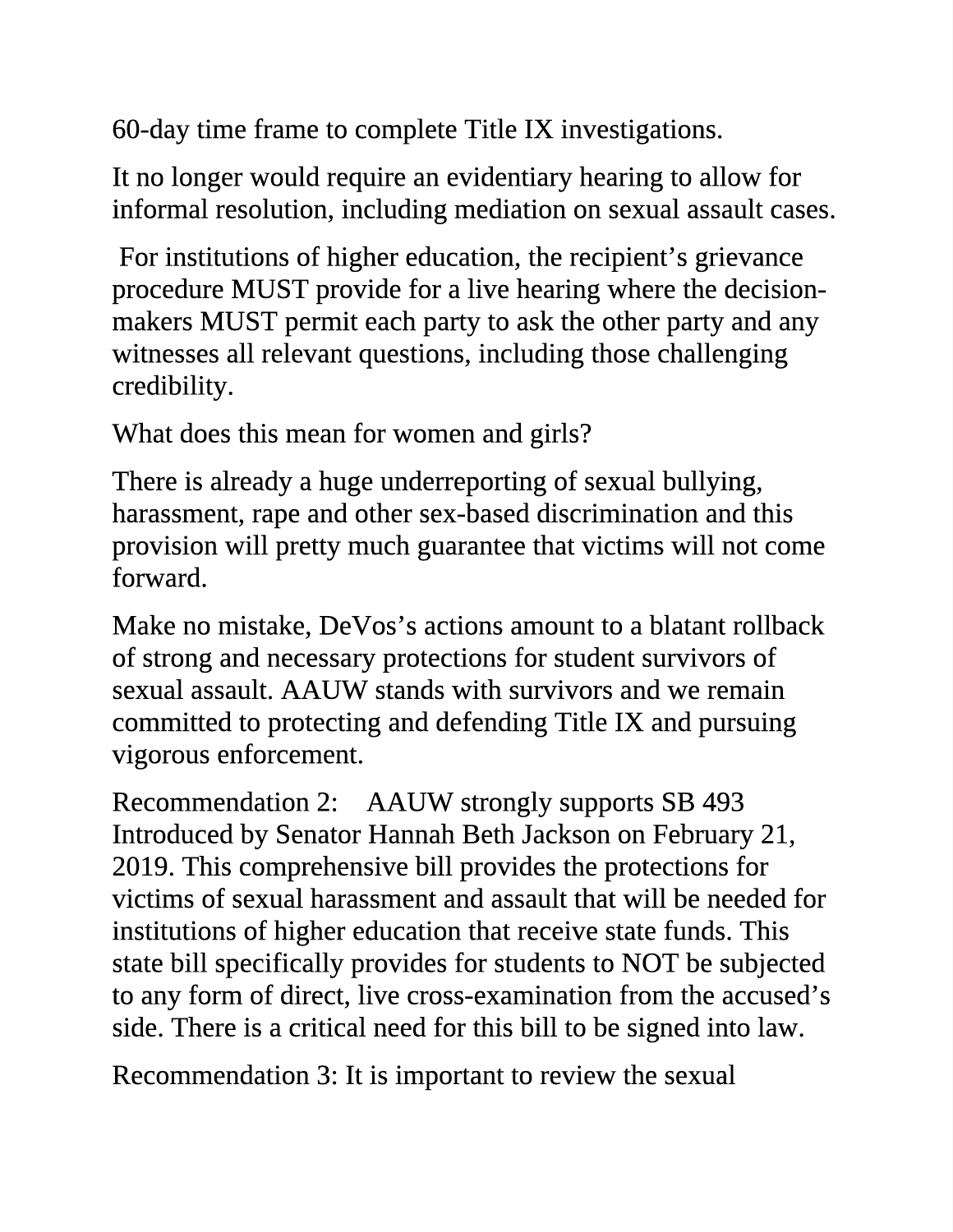harassment protections in Education Code for students in Kdg-12 schools to see if new legislation is needed to strengthen protections.

Every district, college and university is required to have at least one Title IX Coordinator and that person must be fully trained and supported to fulfill the legal requirements. The role of the Title IX Coordinator is complex and should be a full-time position until a district or school can achieve and maintain full compliance. Frequently, a person with a full-time position is given the extra label of Title IX.

Recommendation 4: I think it is important in California to change the name from Title IX Coordinator to the Gender Equity Coordinator to be sure that state laws and regulations are not overlooked.

Recommendation 5: All Title IX /Gender Equity coordinators must be considered as leaders and collaborators and be proactive gender equity administrators for their students and teachers. They must have the expertise, authority, and time built into their work schedule, to ensure compliance with all aspects of state and federal rules.

A quality plan to address gender fairness is to create teams of Gender Equity Coordinators with expertise in different topic areas serving under the lead coordinator.

The San Jose Branch of AAUW has a Title IX Focus Group and has been hosting Title IX Coordinators Roundtable calls. They invite all Title IX Coordinators for Santa Clara County to attend, encourages the invitation to be forwarded to other administrators. Each of the Roundtable calls has a presenter that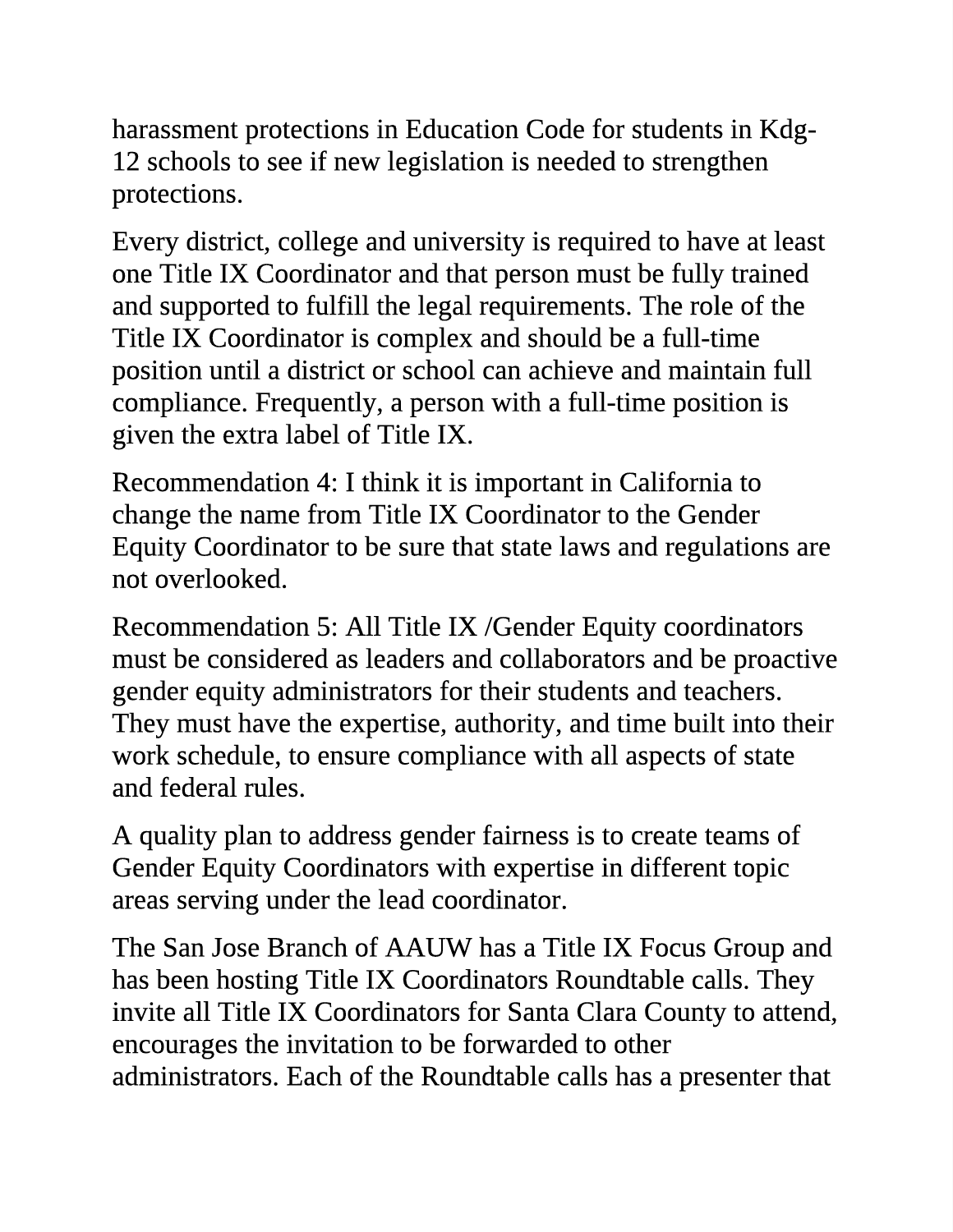has expertise in Title IX, whether attorneys or practitioners.

To ensure student success in colleges and universities We must begin and continue from preschool through high school educating all students on their rights. There is a real continuum here and equity in schools must begin with the youngest of children. All students must learn to respect each person as an individual, not as a female or male and all students must be protected from discrimination and harassment.

Given ongoing discrimination at every level of education, there is a great need to get information into the hands of responsible Coordinators to assist them in working effectively. Page 92 of the full report describes how AAUW undertook a Title IX Delivery project encouraging advocates to meet with their Title IX coordinators and deliver OCR's 2015 Title IX Resource Guide. In just one year, the project resulted in over 700 meetings across 29 states.

The state of Hawaii has a single public school district and only one Title IX coordinator to oversee compliance for the entire state. AAUW national and state leaders met with the state superintendent to discuss the concerns. This represents the influence that advocates and constituents can make on decisionmakers.

RECOMMENDATION 6: I strongly recommend that California legislators, along with the California Superintendent of Public Instruction step up this year and provide the leadership and funding that our students deserve in California: to provide employees with gender equity education, ongoing train-thetrainer programs for school personnel and strong enforcement that will actually make a difference for all students in California.